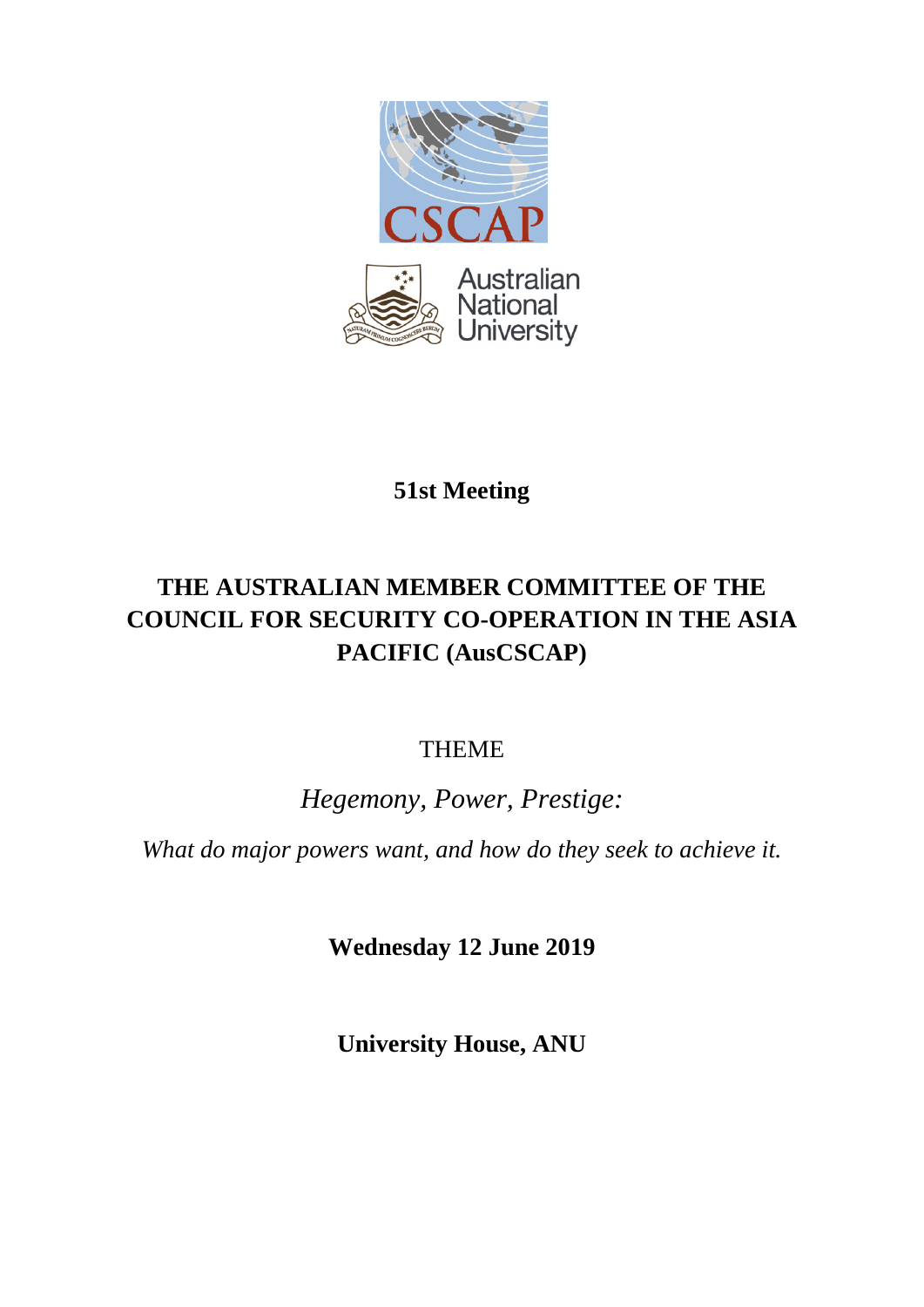## **AusCSCAP**

The Australian Member Committee of the Council for Security Cooperation in the Asia Pacific (AusCSCAP), one of 21 national committees of the Track Two CSCAP Council, will be holding a seminar at the Common Room, University House, ANU campus, on Wednesday 12 June 2019.

The seminar will commence at 09.15 (registration at 09.00) with a light lunch served at 13.00. Discussion will continue after lunch for those able to stay. The meeting will conclude at 15.00.

The format of AusCSCAP meetings and seminars follows an open, informal (no set speeches) and collegiate discussion, under Chatham House rule. All views and comments are encouraged.

We have invited Professor Khong Yuen Foong from the Lee Kuan Yew School in Singapore, and Professor Zha Daojiong from Peking University – thus allowing us to continue to bring to strategic debate in Australia important perspectives from the region.

**Professor Khong** is a highly respected scholar who has recently written a paper on [Power as prestige in world politics,](file://capfs.anu.edu.au/cap_shares$/bell/Aus-CSCAP/AUS-CSCAP/Meetings/51st%20meeting%20Canberra%20June%202019/PowerasPrestige.IA.Khong.pdf) which has led us to the theme of our meeting. Professor Khong will speak to his paper, and comments from invited participants and scholars will be welcome.

**Professor Zha Daojiong**, from the Institute for South-South Cooperation and Development at Peking University, is a well-known scholar and commentator in the international media, who has engaged closely with policy-makers in China. We were delighted that he accepted our invitation at this time.

Please note that there is limited parking at the front, and paid parking at the rear (entry via Garran road) of University House, with all-day paid parking at the corner of Liversidge and Garran Roads. Unfortunately free parking permits for events are no longer issued by University House.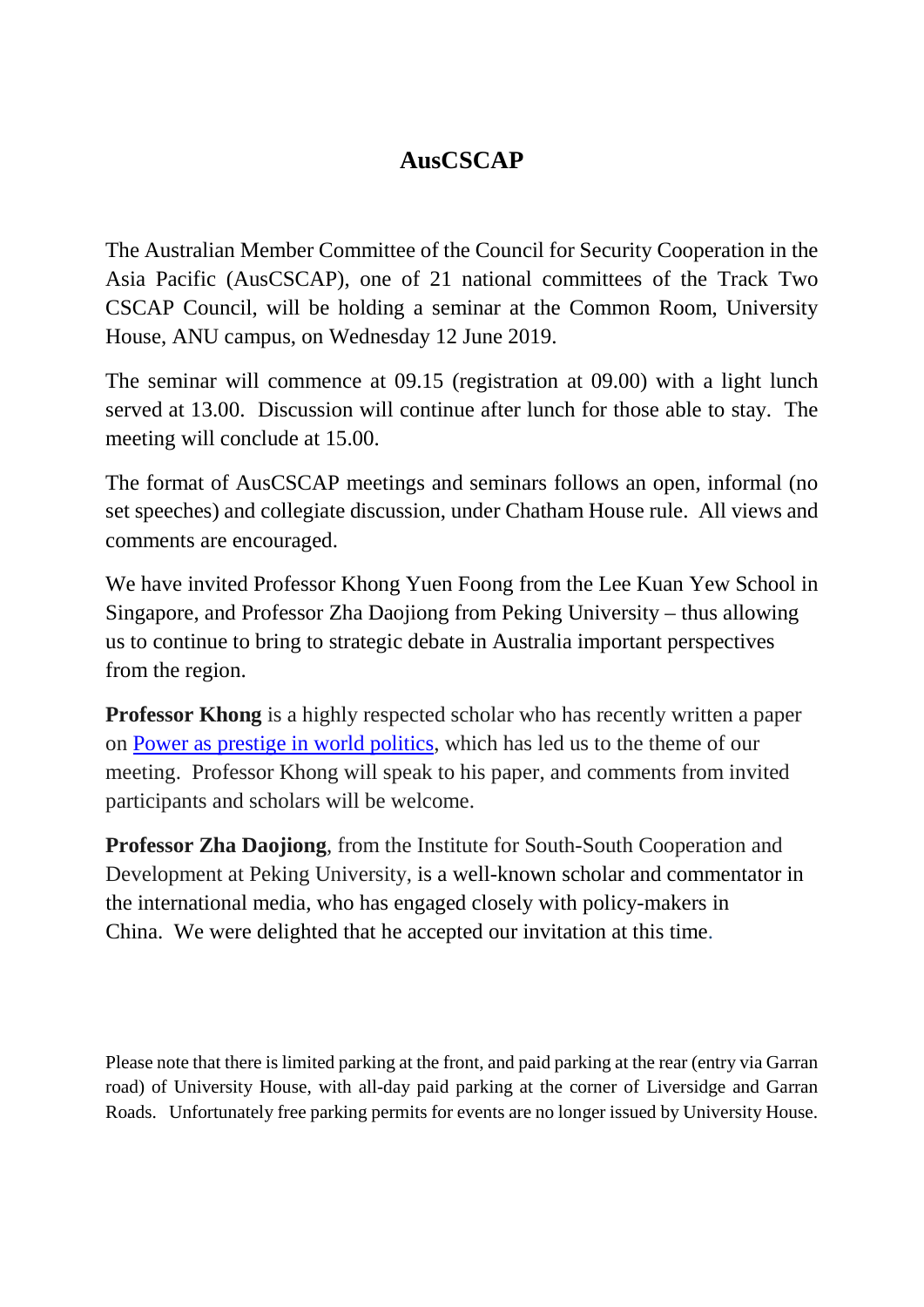# **AGENDA**

## **51st AusCSCAP Meeting**

Common Room, University House, Garran Rd, ANU campus

*Wednesday 12 June 2019* 

Theme-

'**Hegemony, Power, Prestige – what do the major powers want, and how do they seek to achieve it'.**

International Guests -

Professor Khong Yuen Foong and Professor Zha Daojiong.

## **Draft Program –**

- **09.00** Registration and coffee
- **09.15** Co-chairs (Ric Smith and Tony Milner) call meeting to order-

Welcome and introductions

- **09.30** Professor Khong Yuen Foong to speak to his paper ['Power as Prestige'](http://bellschool.anu.edu.au/sites/default/files/uploads/2019-05/powerasprestige.ia_.khong_.pdf)
- **09.45** Comments from Professor Zha Daojiong
- **10.00** Comments from Professor James Curran
- **10.15** Co-chairs call for comments and likely perceptions of regional countries
- **11.15** *Coffee break*
- **11.30** Continue comments and discussion
- **12.45**  Reflections on morning discussion
- **13.00** *Lunch break*
- **13.45** Continued discussion
- **14.45** Brief AusCSCAP Committee meeting
- **15.00** Conclusion.